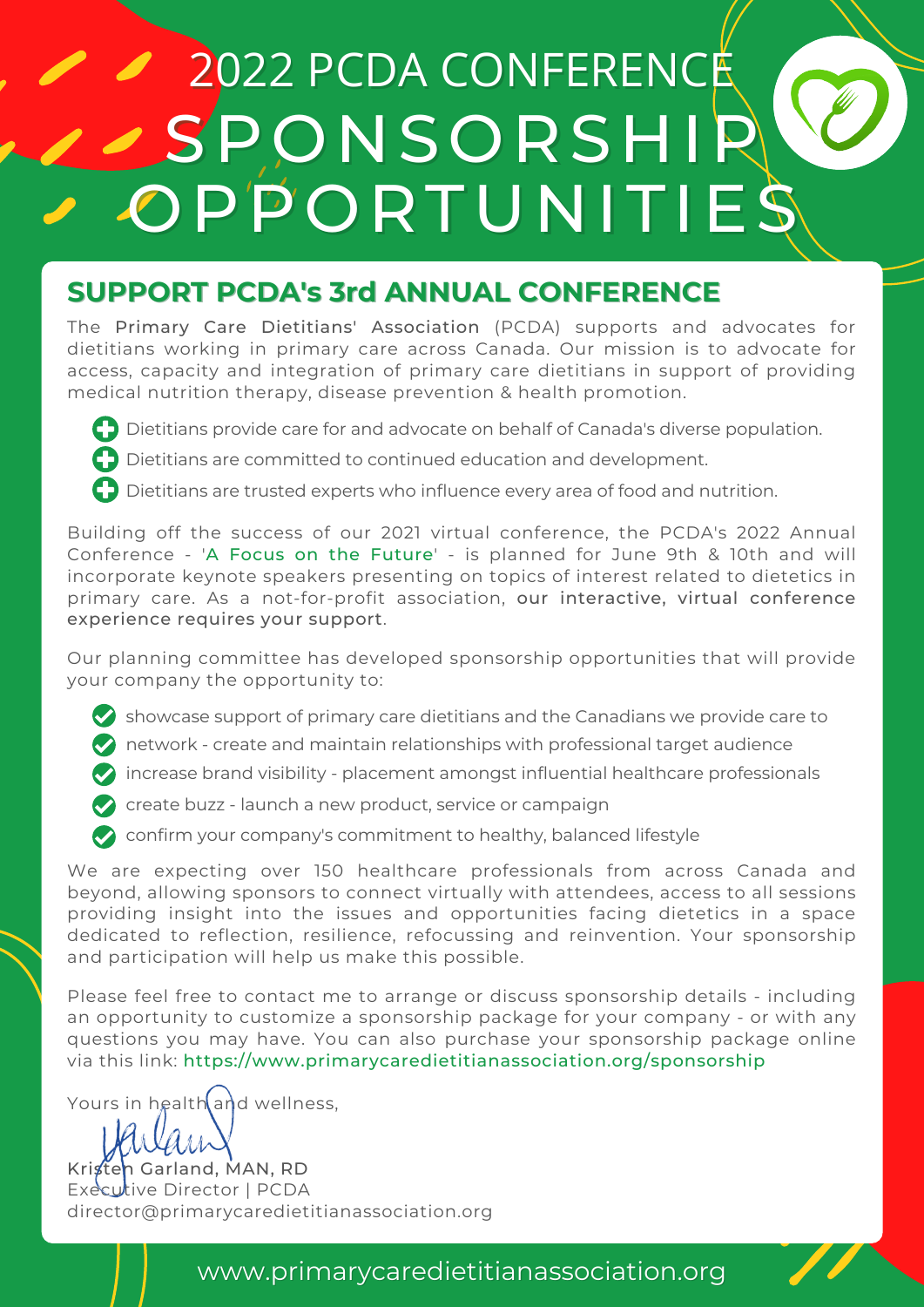# 2022 PCDA CONFERENCE SPONSORSHIR OPPORTUNITIES

[www.primarycaredietitianassociation.org](http://www.primarycaredietitianassociation.org/)

- Complimentary all-access conference registrations (\$250 value/entry)
- Pre/post conference marketing & social media promotion across all platforms and on PCDA conference website to registered primary healthcare professionals - both nationally and internationally - as premium sponsor (gold, silver, bronze)
- Company listing in conference program, website and platform featuring company information, logo and links



- Formal recognition as premium sponsor (gold, silver, bronze) by conference host
- Virtual word hunt gamification code with bonus point value toward sponsor donated prizes, coupons, discounts, etc.
- Inclusion of promotional material in virtual conference 'swag bag'
- Sponsor 'takeover' email(s) to conference registrants (sent within 45 days of event)
- On-demand Learning Library session (1 hour) posted to website for 30 days following conference; available to all conference registrants & partners
- Access to opt-in conference registrant mailing list

#### **PREMIUM SPONSOR PACKAGES:**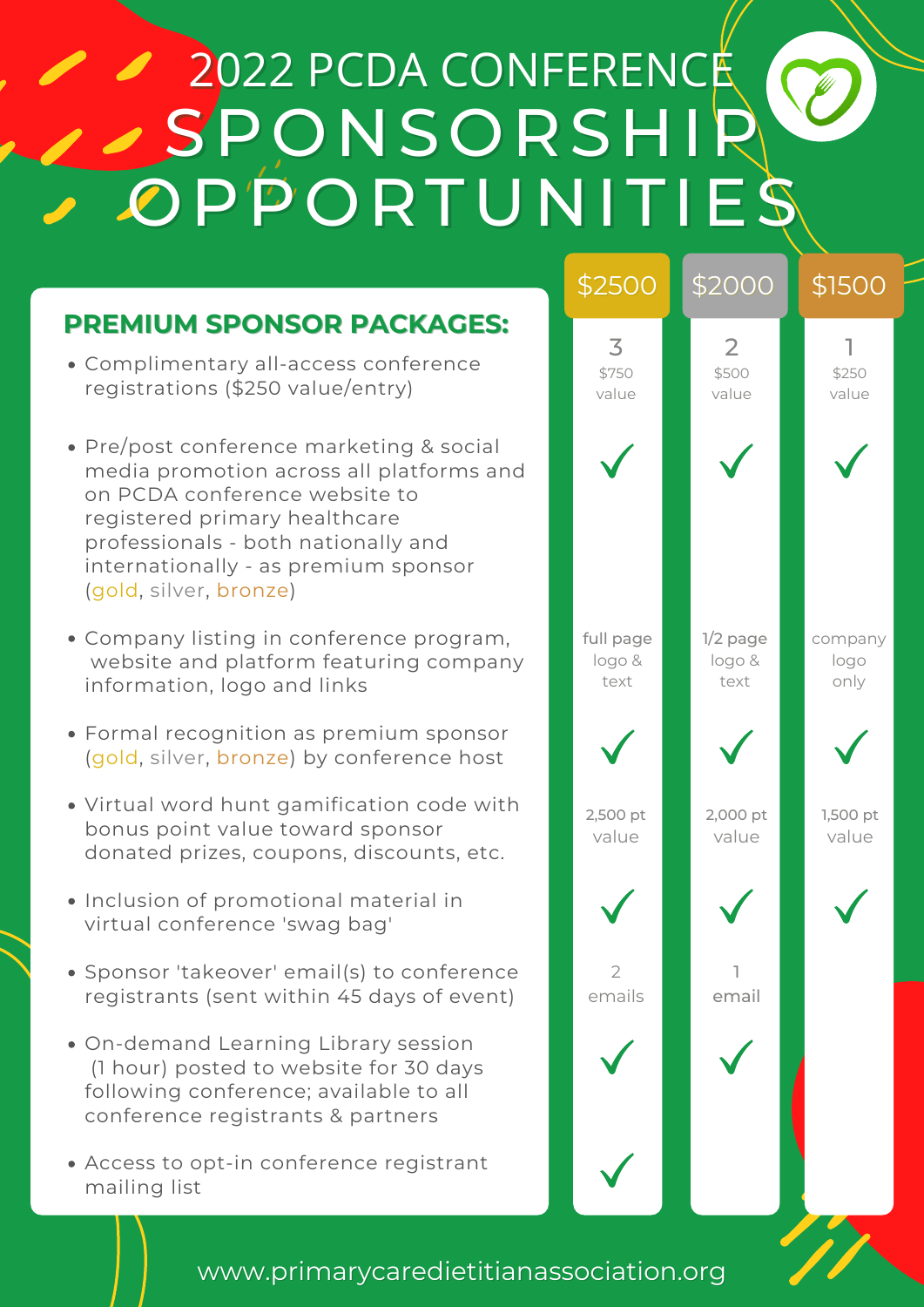# 2022 PCDA CONFERENCE SPONSORSHIR OPPORTUNITIES

#### [www.primarycaredietitianassociation.org](http://www.primarycaredietitianassociation.org/)

#### **SPONSOR A SPEAKER**

- 1 complimentary conference registration (\$250 value)
- Sponsor spotlight during speaker introduction
- 60 second pre-recorded video promoting products and/or services
- 1/2 page listing in conference program featuring company info, logo & links
- Build your mailing list with opt-in registrant contact information sharing
- Company logo included in our Sponsor listing in conference program

- \$200\* awarded to each winner
- Company logo on award certificate
- Company logo in sponsor list in conference program
- Verbal recognition of sponsorship during award ceremony

We have a great line up of 8 regarded speakers confirmed for this year's conference. Topics include reconciliation, mental health, eating disorder support, infant nutrition, cultural competence, climate change and self-care.

*\*first-come, first-serve choice of session; speaker reserves right of final approval*

### \$1000

\$750

#### **CLINICAL EXCELLENCE AWARD**

Awarded to PCDA members who have demonstrated exceptional performance, contributed to the advancement of practice, and been effective and inspiring leaders in their primary care team setting.

*\* balance to be applied to overall cost of conference and subsidize 'pay-what-you-can' registrations*

\$500

#### **VIRTUAL EXHIBIT HALL BOOTH**

- 1 complimentary access to all sessions (with exception of AGM)
- 60 second pre-recorded video promoting products and/or services
- 1/2 page listing in conference program featuring company info, logo & links
- Build your mailing list with opt-in registrant contact information sharing
- Company logo included in our Sponsor listing in conference program

A dedicated space within the virtual conference platform for your company to

showcase products and services with company description, logo, videos, and links. Create connections with conference attendees and provision of links to handouts, coupons, flyers, programs, course offerings, etc.